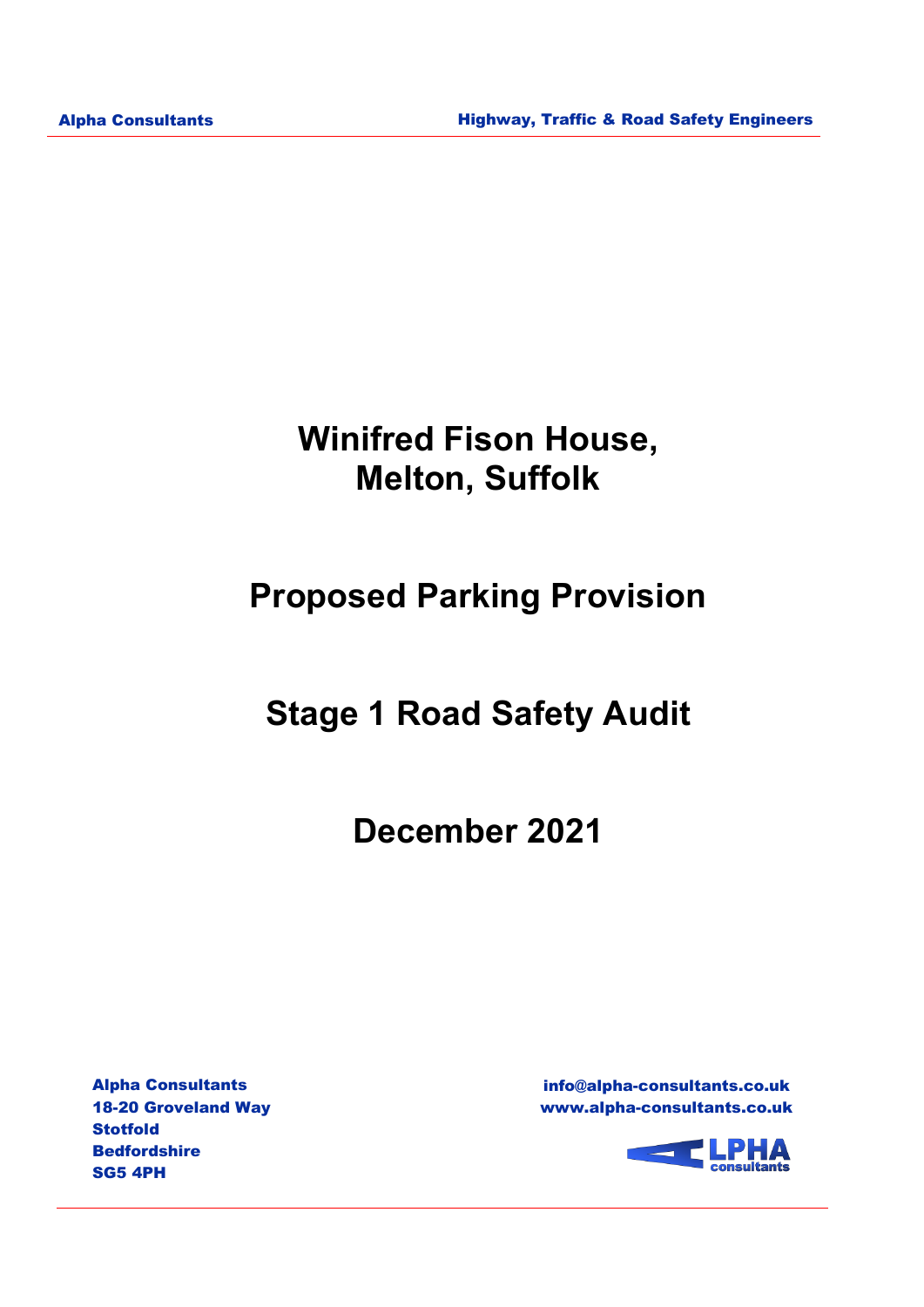## **Table of Contents**

- 1. Introduction
- 2. Items raised at this Road Safety Audit
- 3. Audit Team Statement

### **Appendices**

A. Problem Location Plan

| <b>Project / Document Details</b> |                                   |  |
|-----------------------------------|-----------------------------------|--|
| Date:                             | 22/12/2021                        |  |
| Document reference and revision:  | AC/MPC/2212211                    |  |
| Prepared by:                      | Alpha Highway Consultants Limited |  |
| Client                            | <b>Melton Parish Council</b>      |  |
| Overseeing Organisation:          | <b>Suffolk County Council</b>     |  |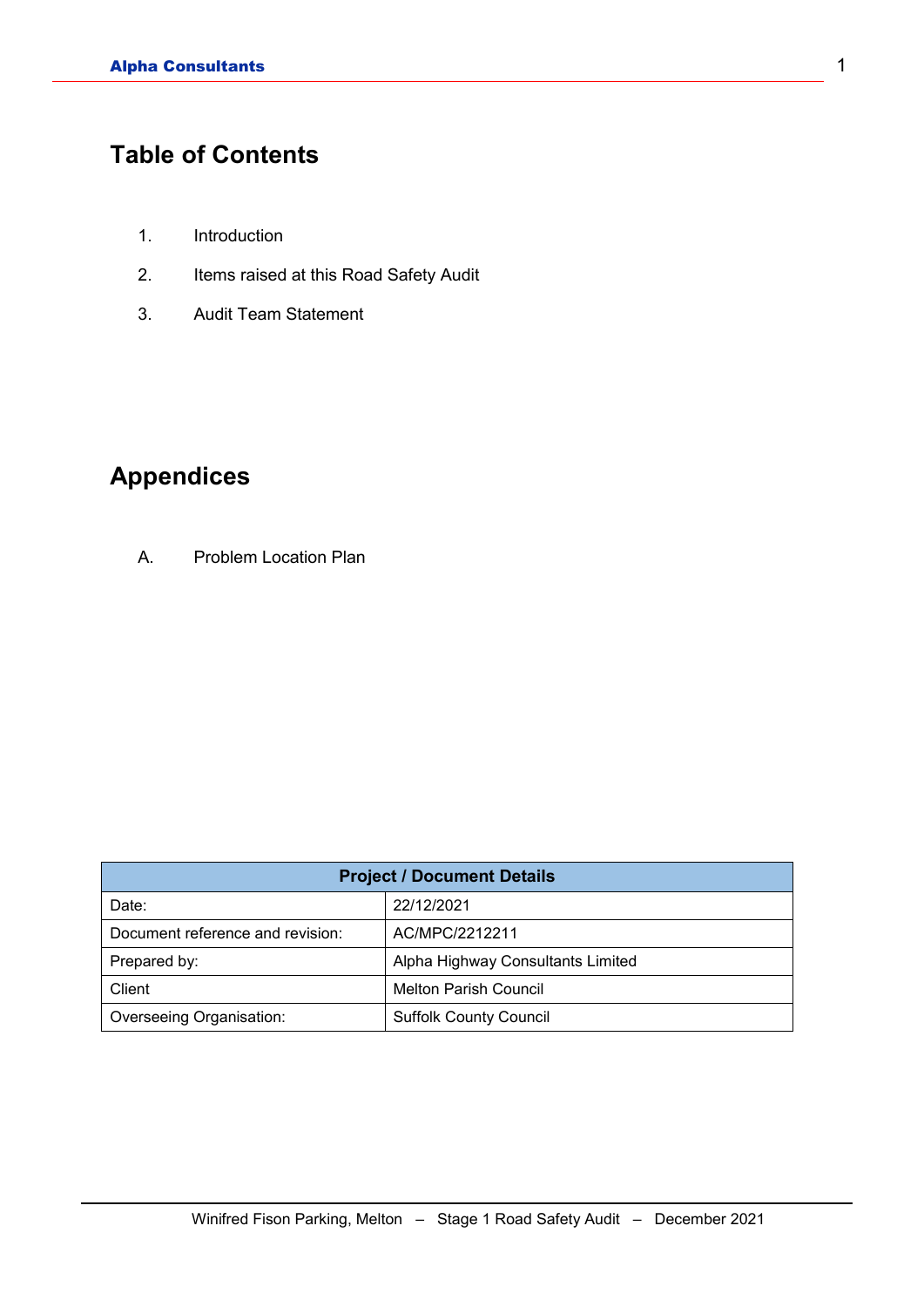### **1. Introduction**

- 1.1 This report results from a Stage 1 Road Safety Audit carried out during December 2021 at the request of Melton Parish Council, 17 Riduna Park, Station Road, Melton, Woodbridge, Suffolk IP12 1QT.
- 1.2 The Audit relates to the proposed provision of a number of off-carriageway parking spaces alongside the access road to Winifred Fison House in Melton, Suffolk.
- 1.3 The Audit Team membership was as follows:

| J Bown (Audit Team Leader)   | Alpha Consultants        |
|------------------------------|--------------------------|
| B Newiss (Audit Team Member) | <b>Alpha Consultants</b> |

- 1.4 The Audit took place at the offices of Alpha Consultants during December 2021 and included an examination of the following documents:
	- Plan of proposed car parking arrangement
	- Design Brief provided by Parish Council
	- Site photographs
- 1.5 The Audit has been undertaken on a desktop basis, with reference to photographs of the site, as well as online mapping and imagery.
- 1.6 The terms of reference of the Audit are as described in GG 119 (formerly HD 19/15).
- 1.7 The Audit Team has acted independently of the Design Team and has had no prior involvement in the design of the scheme.
- 1.8 The Audit Team has examined and reported only on the road safety implications of the scheme as presented and has not examined or verified the compliance of the designs to any other criteria.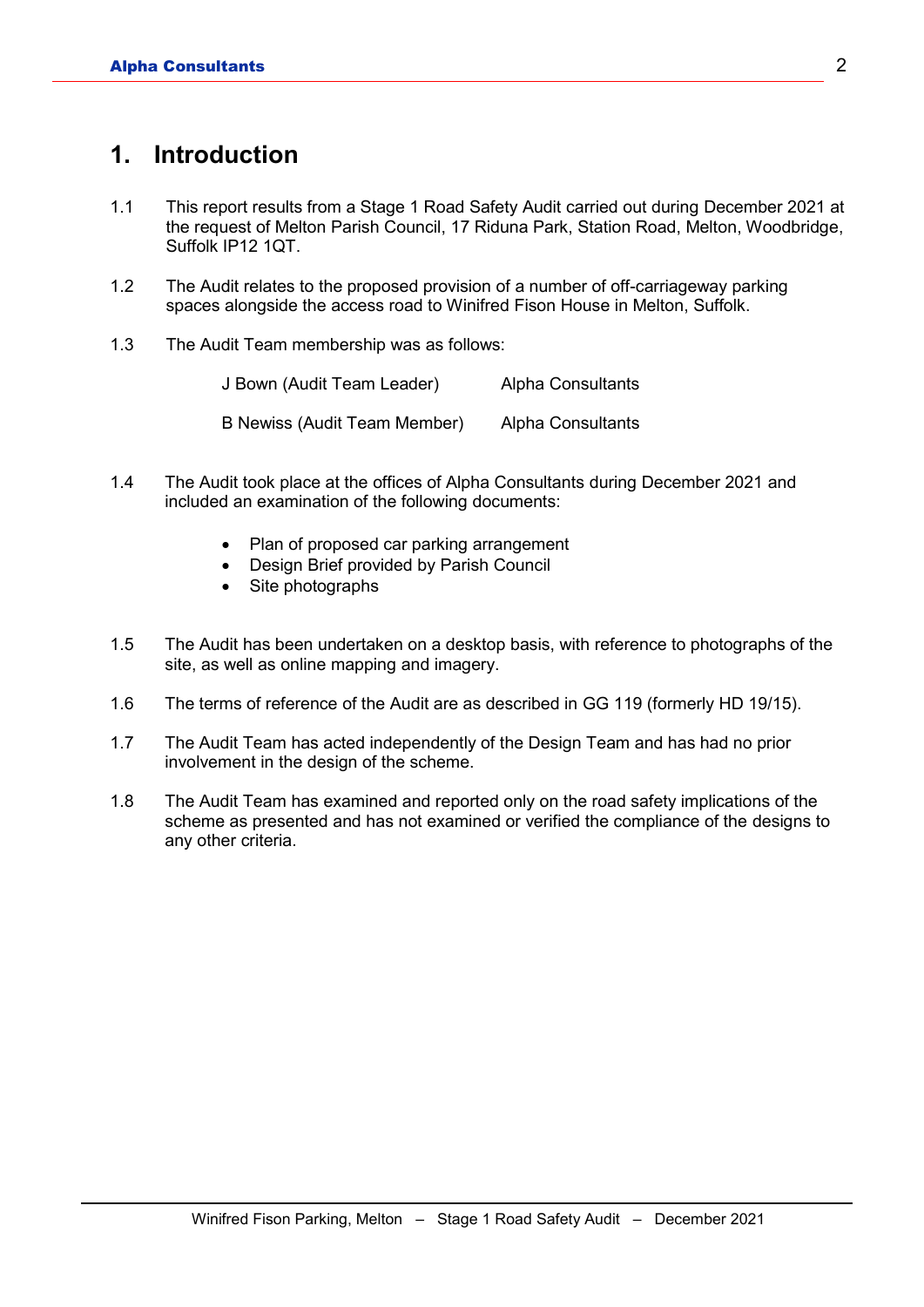### **2. Items raised at this Road Safety Audit**

#### **LOCAL ALIGNMENT**

#### **2.1 Problem**

- Location: Access road to Winifred Fison House
- Summary: Potential conflict if vehicles emerge unexpectedly from parking spaces



#### Description:

It is noted from the plan provided that parking spaces 4.8m in length have been proposed. Whilst this space size should be sufficient for most cars/light vehicles to park, it may mean that vehicles leaving the spaces emerge onto the main carriageway with very little warning to other motorists who may be passing at the time. Also, it is likely that vehicles will often reverse from the spaces, which could mean that the driver has limited visibility of passing vehicles. There could be a risk of side impact collisions, as illustrated above, as a result of these factors.

#### **Recommendation:**

It is recommended that the length of the parking spaces is increased, in order to provide a 'buffer zone' between the rear of the parking spaces and the point at which emerging vehicles will join the main carriageway. This should give emerging drivers greater opportunity to see any approaching vehicles, as well as providing any approaching motorists with some warning that a vehicle is about to emerge from the parking spaces.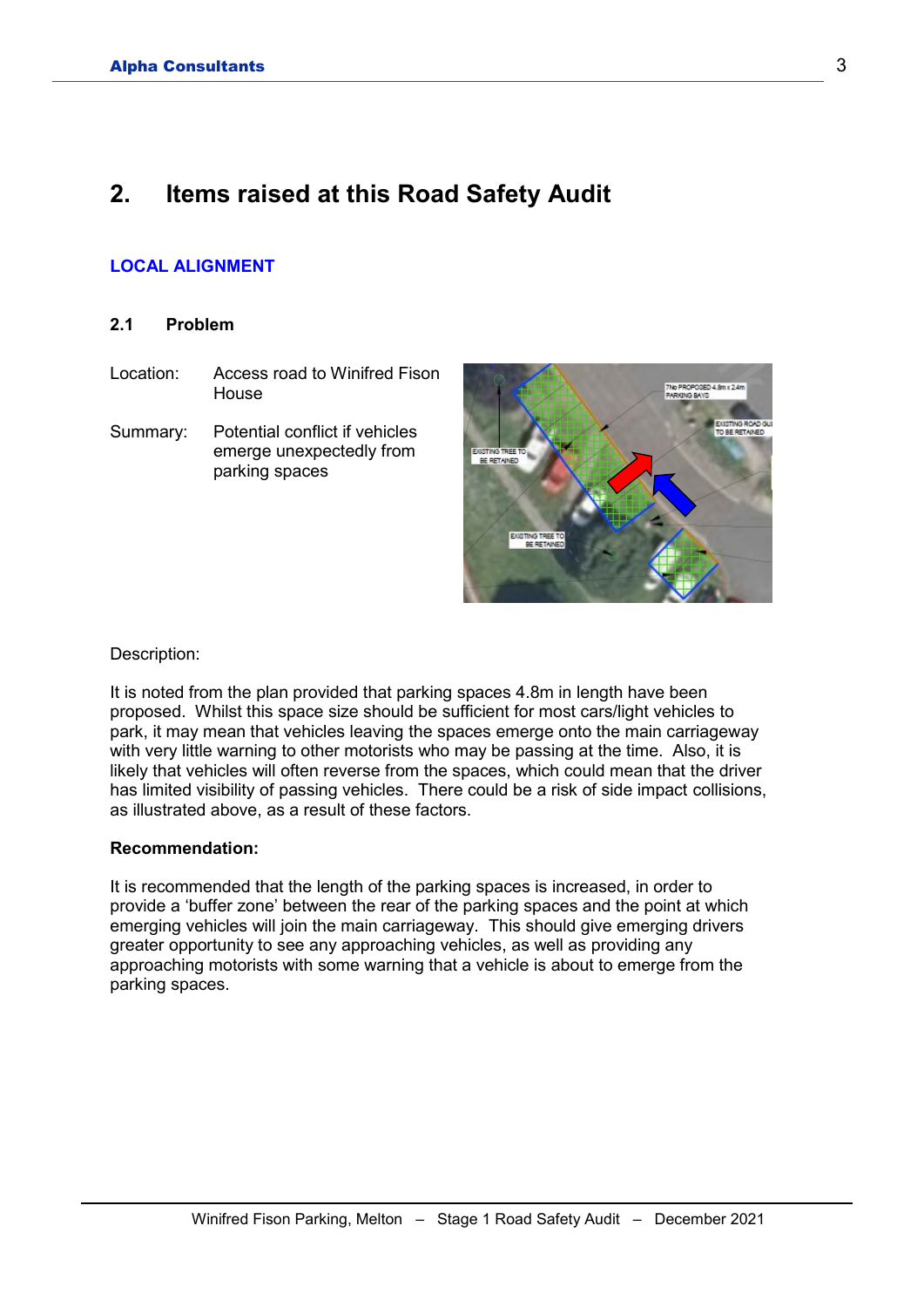#### **WALKING, CYCLING AND HORSE RIDING**

#### **2.2 Problem**

- Location: Existing verge areas
- Summary: Lack of link to existing footway could pose a risk to pedestrians



Description:

Having left their vehicle in one of the proposed parking spaces, it appears that motorists may need to walk across the grass/soil verge in order to reach the nearby footway. This could be hazardous during wet or muddy conditions; particularly for those with a mobility impairment.

#### **Recommendation:**

It is recommended that a suitable pedestrian link between the parking spaces and nearby footway is provided. It may be that the 'buffer zone' suggested under Problem 2.1 could also serve as a pedestrian route.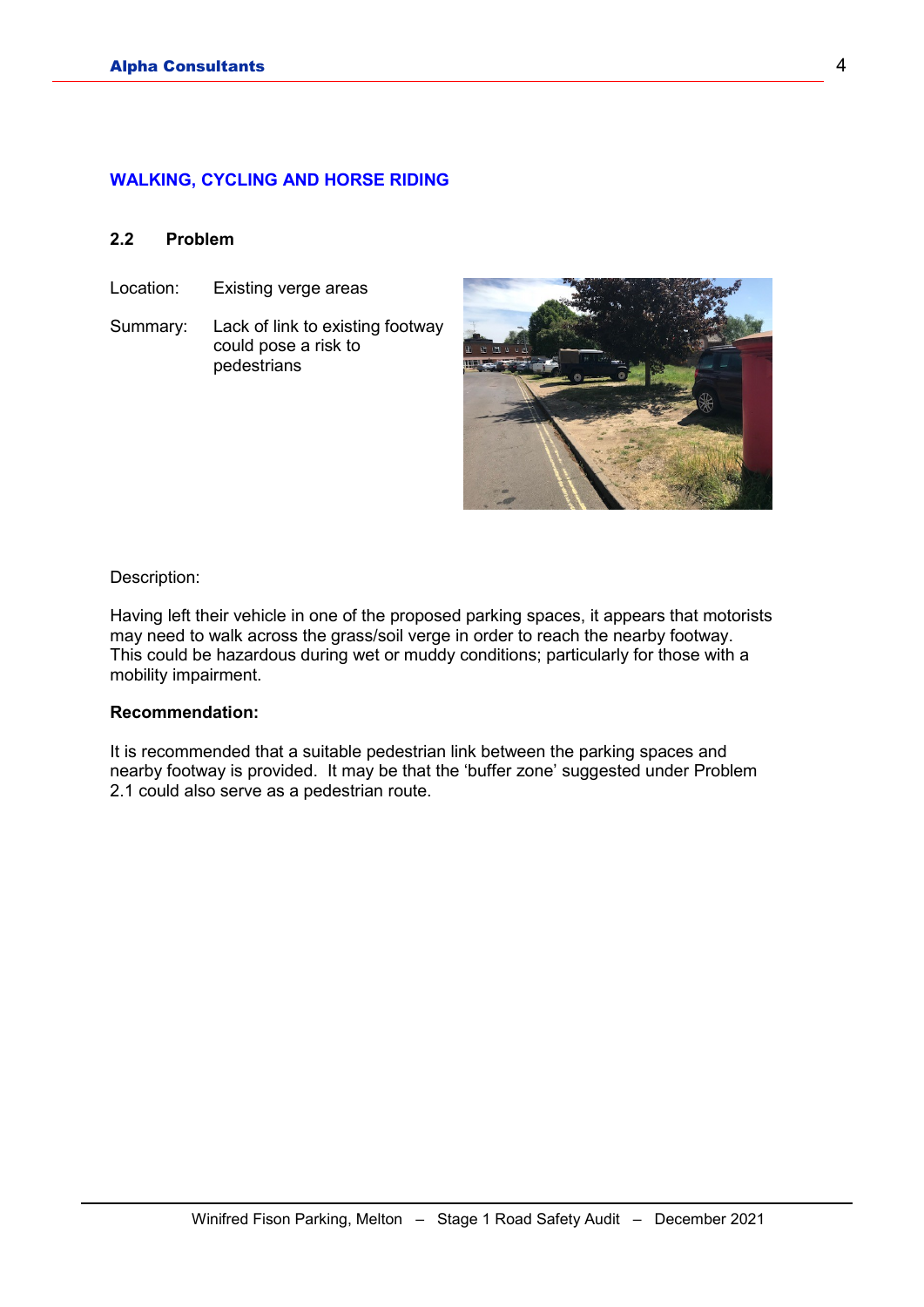### **3. Audit Team Statement**

We certify that this Audit has been carried out in accordance with the principles of GG 119.

#### **AUDIT TEAM LEADER:**

| J Bown MBA PGDipMS IEng FIHE MICE MSoRSA |         |                  |
|------------------------------------------|---------|------------------|
| <b>Alpha Consultants</b>                 |         |                  |
| 18-20 Groveland Way                      | Signed: |                  |
| Stotfold                                 |         |                  |
| <b>Bedfordshire</b>                      |         |                  |
| SG5 4PH                                  | Date:   | 18 December 2021 |
|                                          |         |                  |

#### **AUDIT TEAM MEMBER**

B Newiss MCIHT MSoRSA Alpha Consultants 18-20 Groveland Way Signed: Stotfold Bedfordshire<br>SG5 4PH

FREMM

Date: 22 December 2021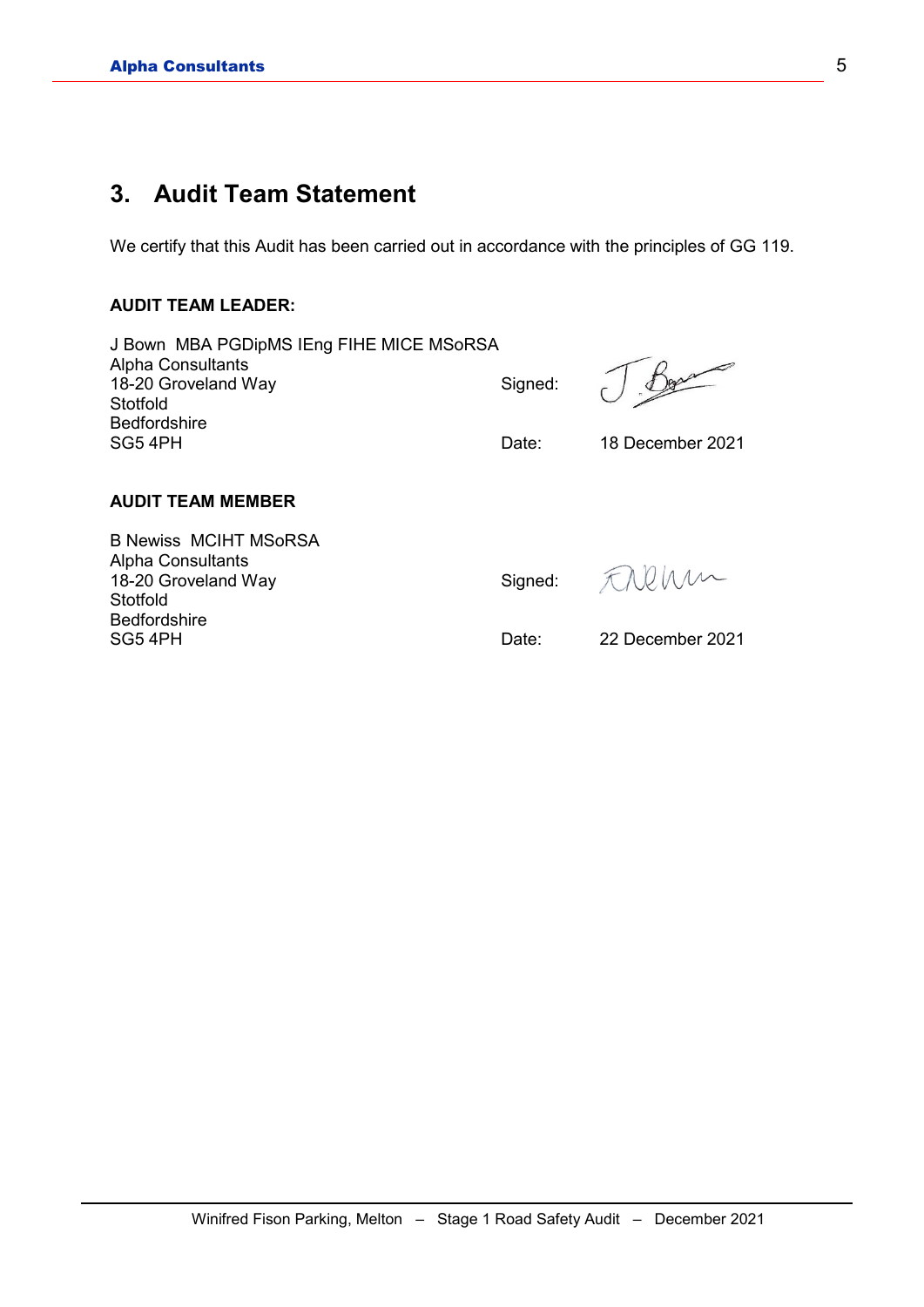## **Appendix A**

## **Problem Location Plan**